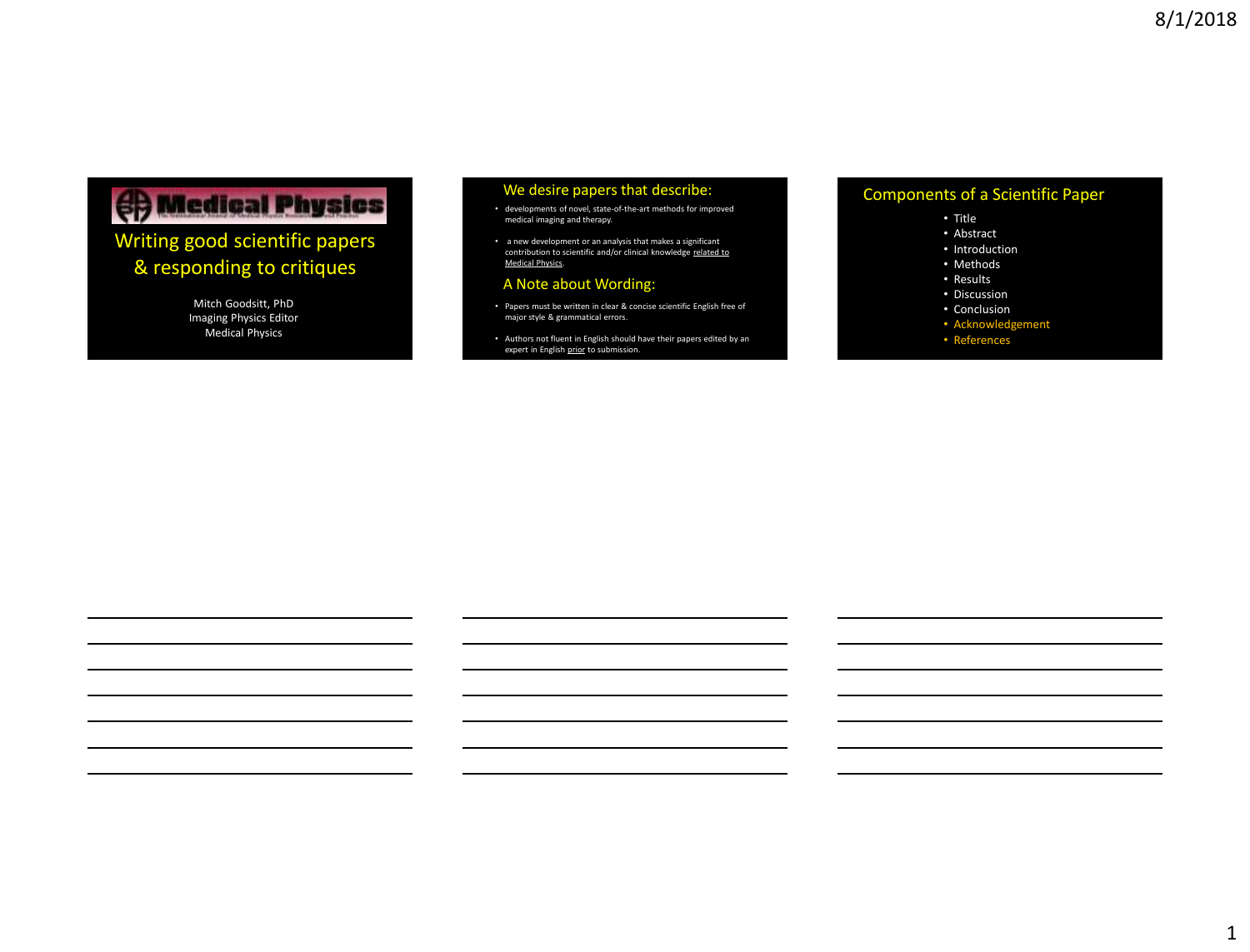### TITLE

- Should be attention getting and informative
- Should be brief

• Avoid Acronyms unless commonly used OK: CT, MRI Not OK: "DCE-MRI" - use "dynamic contrast-enhanced MRI" instead

"SPGRE sequences" - use "spoiled gradient echo pulse sequences" instead

### **ABSTRACT**

- Extremely important reader's first introduction to paper
- Should summarize entire study (Purpose, Methods, Results, Conclusions)
- Results should be quantitative
- Minimize acronyms
- AIP: "should not contain displayed mathematical equations, footnotes, references, graphics, or tabular material"
- Length: ≤ 500 words for research articles & technical reports ≤ 300 words for Technical notes & Medical Physics Letters

# INTRODUCTION

- Summarize what has been done, what you are doing, why this is important. (Novelty, clinical and/or scientific importance)
- Should include:
- " 1) significance of topic
	- 2) information gap in available literature associated with topic
- 3) literature review in support of key questions 4) developed purposes/objectives & when appropriate,
- hypotheses."
- [Cook C et al,. J Man Manip Ther. 2009;17(3):141-147]
- Problems insufficient literature review or too broad literature review.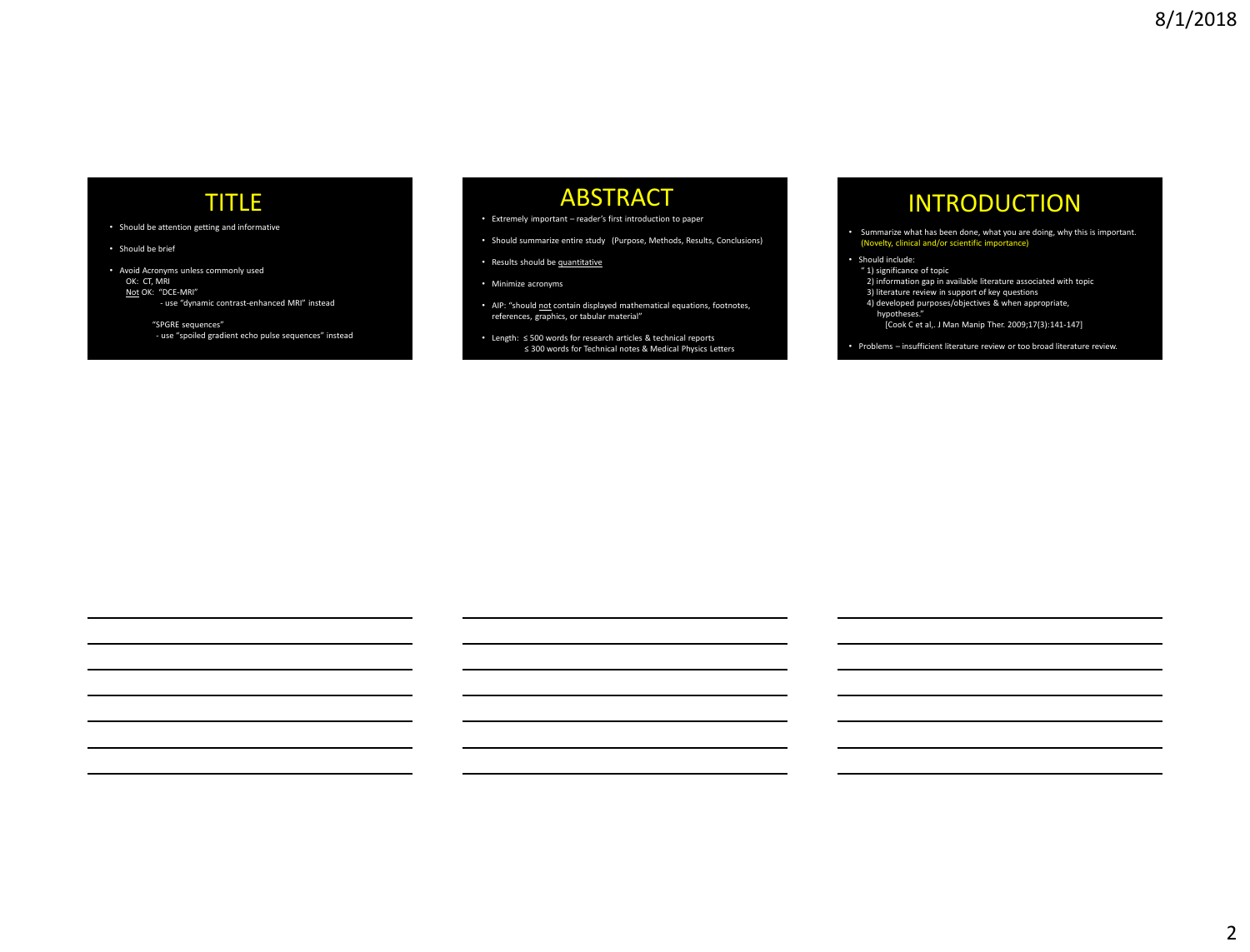# **METHODS**

#### • Should be clear & concise

- Provide enough detail for others to repeat study
- Even if methods described in previous publication, they should be summarized so present paper has sufficient detail to stand-alone.
- Final section of Methods should describe statistical methods used to analyze data.
- Scitable by Nature Education recommendations: - Explain the choices you made in your experimental procedure. - What is SPECIAL, UNEXPECTED or DIFFERENT in your approach. - May use a schematic diagram to summarize method.

### RESULTS

- Should follow order of methods section and only include results leave discussion to discussion section.
- Text "should be succinct but should provide the reader with a summary of the results of each table or figure."
- S Maloy, Guidelines for Writing a Scientific Paper http://www.sci.sdsu.edu/~smaloy/MicrobialGenetics/topics/scientific writing.pdf

# Tables

#### From AIP:

- Should have captions that make the tables intelligible without reference to the text.
- Structure should be clear, with simple column headings denoting all units
- Should be created with Word's *Insert Table* function.
- Tables created with spaces or tabs will create problems and may be improperly typeset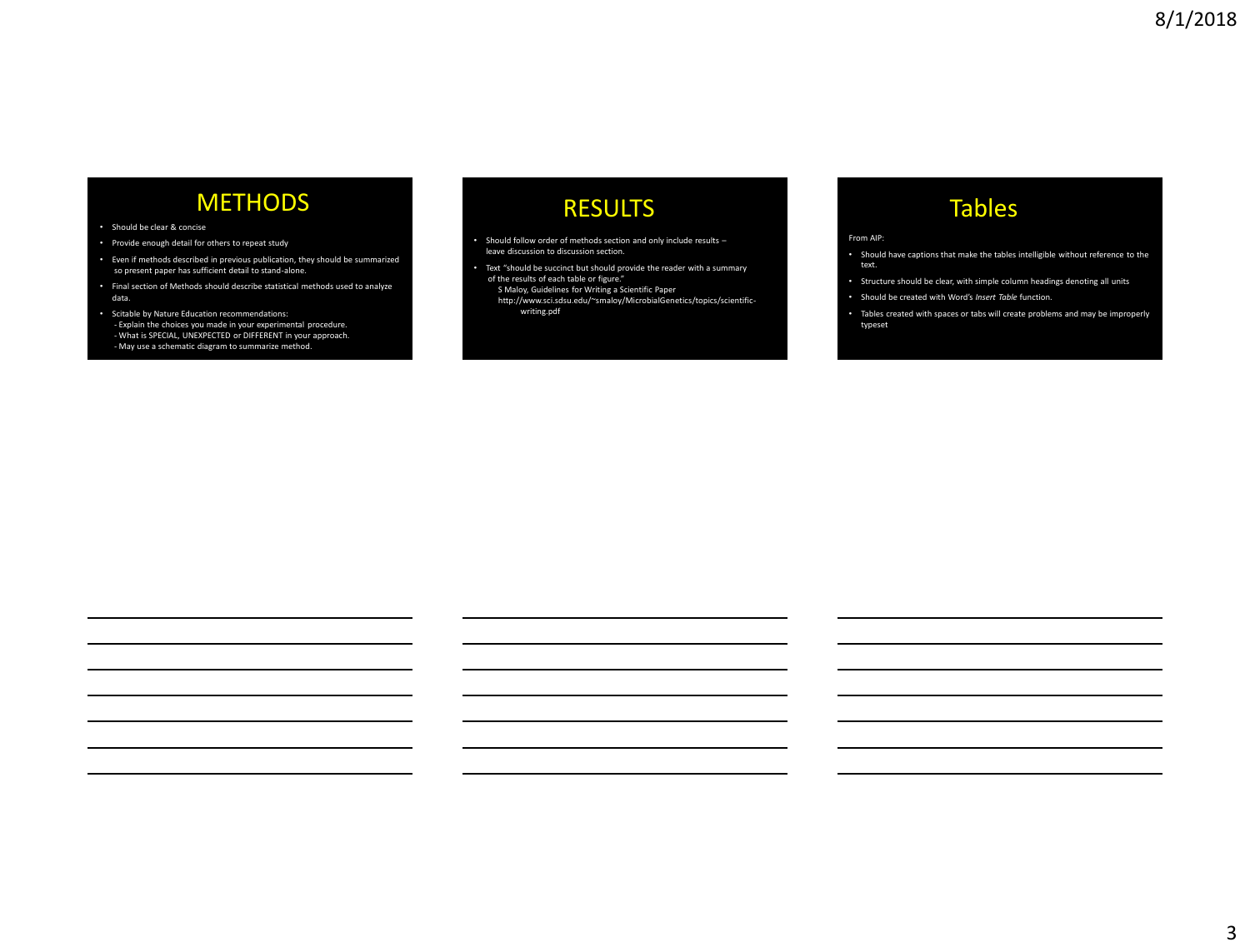# Figures

- Some recommendations from Deputy Editor Dave Roger's 2013 presentation:
- Figures with captions should be self-contained readers often skim article looking at figures and tables.
- Tick marks and axes on all 4 sides is ideal
- # ticks commensurate with accuracy.
- Helvetica & Arial fonts preferred easiest to read.
- The figures will be reduced to column width (8.5 cm) in published paper make sure lines are thick enough, fonts & symbols are large enough.

# Line colors & style

- Select line colors that appear well when converted to black and white for published hardcopy journal & for referees who often print with B&W laser printers.
- Choose colors that can be distinguished by those who are colorblind.
- May be better to use dashed or dotted lines in some cases.
- Print fee for color figures in hardcopy journal is \$325 per figure!

Examples of Figures I found in a paper published in Medical Physics that could have been improved: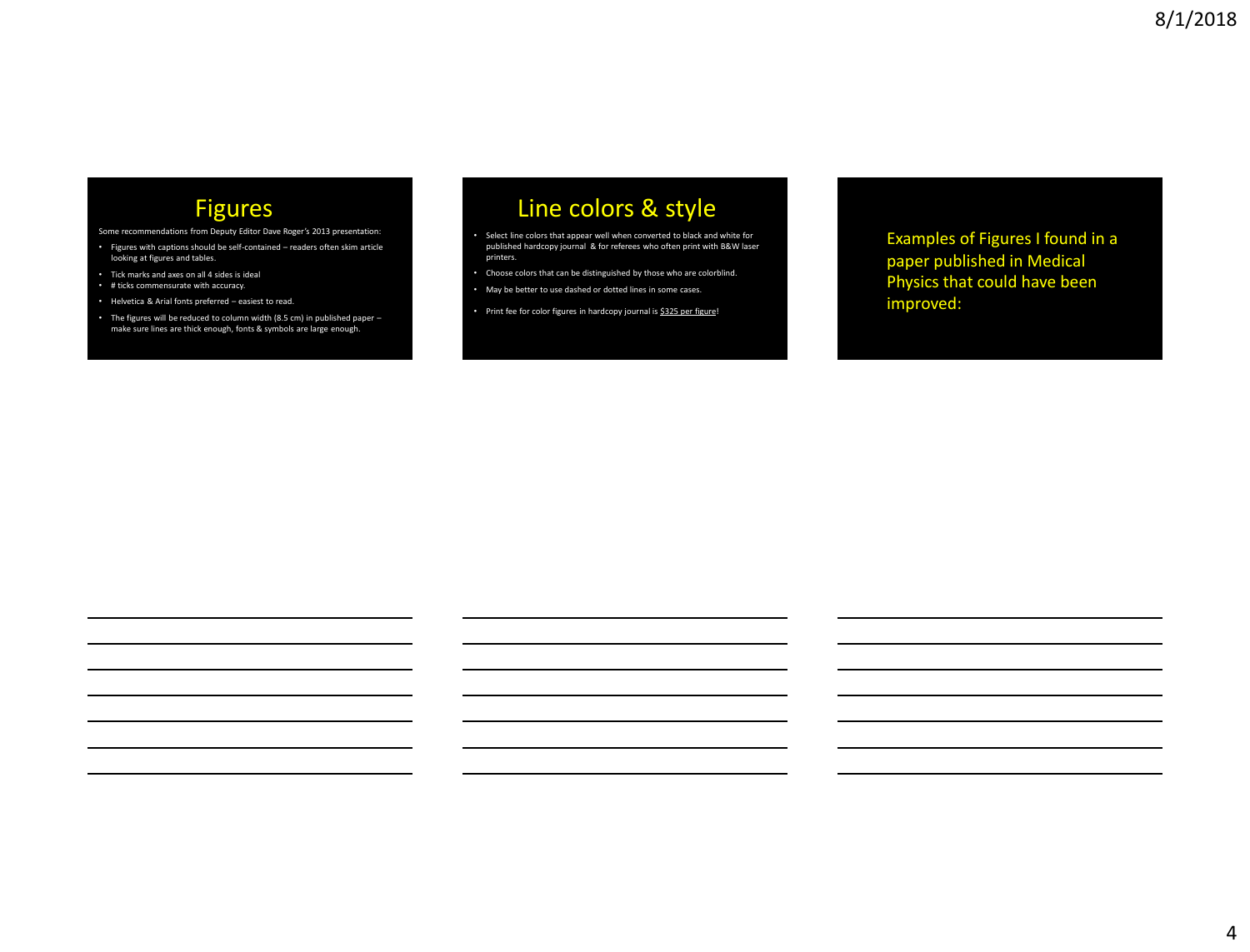



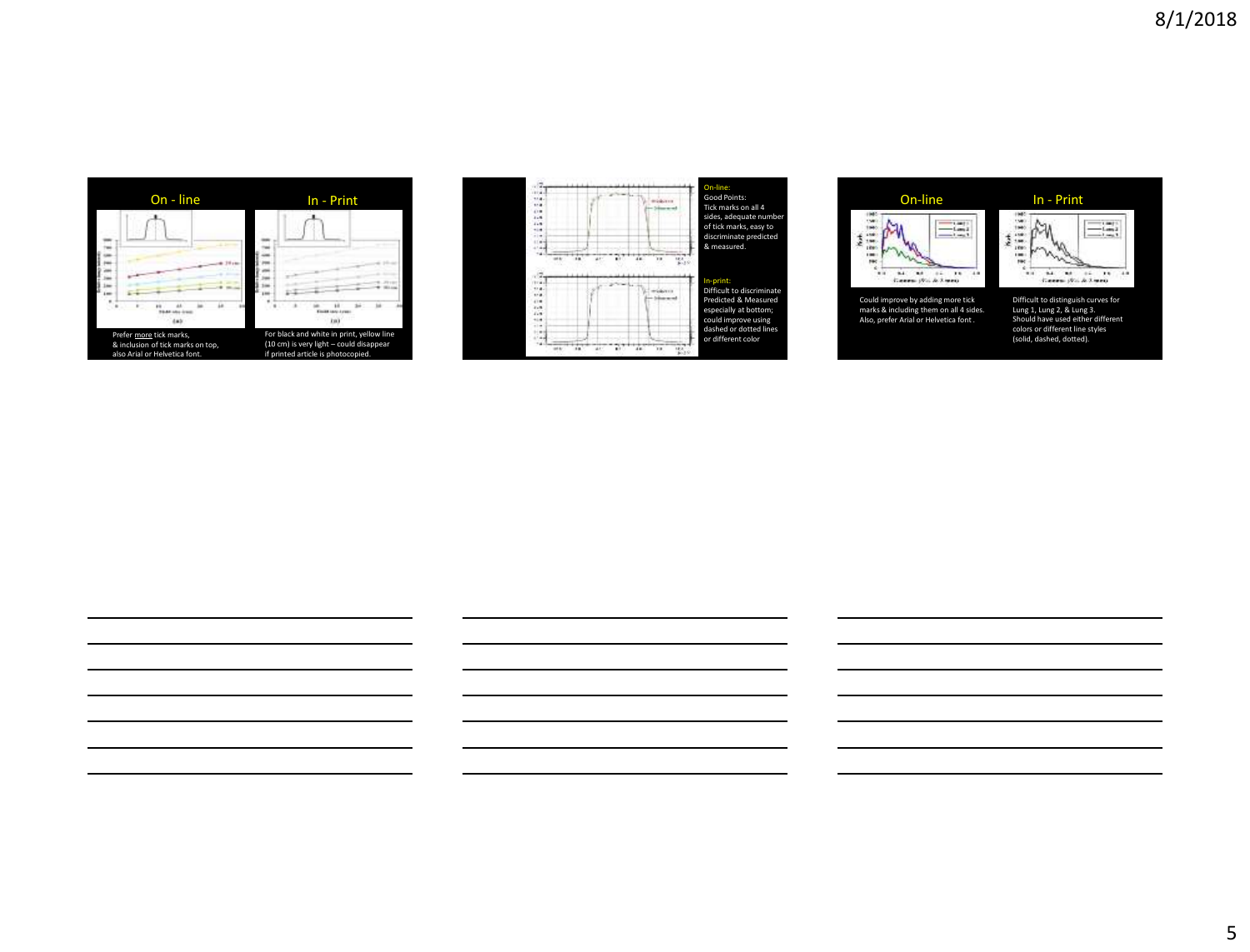| Selection of colors to compensate for color blindness | How colors appear to color blind people: |                                                |
|-------------------------------------------------------|------------------------------------------|------------------------------------------------|
|                                                       |                                          | From: http://jfly.iam.u-<br>tokyo.ac.jp/color/ |
|                                                       | Fluorescent micrograph                   | Solve this<br>problem by                       |
|                                                       |                                          | using magenta<br>(purple)<br>instead of red.   |

| Set of colors that is unambiguous to people with and<br>without colorblindness<br>From: http://jfly.iam.u-tokyo.ac.jp/color/ |  |  |  |  |  |  |  |  |  |
|------------------------------------------------------------------------------------------------------------------------------|--|--|--|--|--|--|--|--|--|
|                                                                                                                              |  |  |  |  |  |  |  |  |  |
|                                                                                                                              |  |  |  |  |  |  |  |  |  |
|                                                                                                                              |  |  |  |  |  |  |  |  |  |
|                                                                                                                              |  |  |  |  |  |  |  |  |  |
|                                                                                                                              |  |  |  |  |  |  |  |  |  |
|                                                                                                                              |  |  |  |  |  |  |  |  |  |
|                                                                                                                              |  |  |  |  |  |  |  |  |  |
|                                                                                                                              |  |  |  |  |  |  |  |  |  |
|                                                                                                                              |  |  |  |  |  |  |  |  |  |

Note: Adobe Photoshop and Illustrator now include option to preview how artwork will appear to people with red/green colorblindness (protanopia and deuteranopia)

# **DISCUSSION**

- Summarize main results; discuss how they support or disagree with hypotheses, how they affect the field.
- Sections of discussion section recommended by Docherty & Smith\*: 1) Strengths & weaknesses of study 2) Strengths & weaknesses in relation to other previous studies 3) Meaning of study
	- 4) Unanswered questions & future research
	- \*[Docherty M & Smith R, Brit Med J 1999;318: 1224-1225]
- 
- PITFALL: overstating significance of findings. PITFALL: discussion of extraneous ideas, concepts or information not covered by your topic. [Hoogenbroom & Manske, Int J Sports Physics Therapy 2012;7:512-7]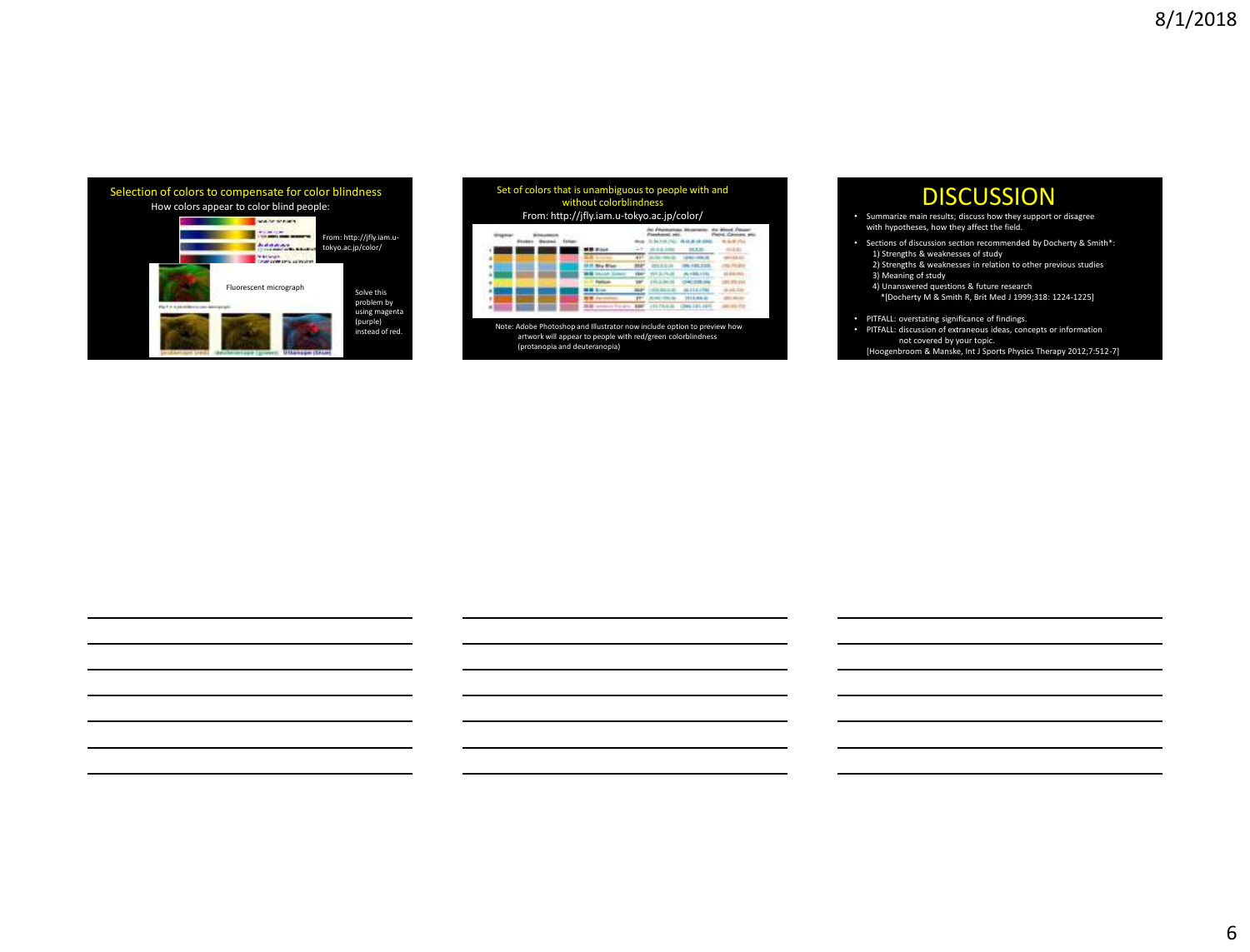# **CONCLUSION**

- Not just a restatement of results, but some final summative statements about the outcomes of the study. [Hoogenbroom &Manske Int J Sports Physical Therapy 2012;7: 512-7]
- Discuss to what extent you have succeeded in addressing the need stated in the Introduction section. [Scitable by Nature Education]
- Focus on what you have found and what your findings mean. [Scitable by Nature Education]
- Include perspective of what could or should still be done. [Scitable by Nature Education]
- Should contain the take-home message.

### Writing Style

- Treat each paragraph as a thought, with a single clear message
- Make connections between each paragraph or section
- Make transitions so there is no gap in logic
- Cut excessive words (cut, cut, cut)
- Use only words with precise meanings. [Me write pretty one day: how to write a good scientific paper, William Wells, J Cell Biol. 2004; 165:757-58]
- Write & revise multiple times
- Minimize use of Acronyms they make paper difficult to read

#### Avoid confusing text. ("The index finger of the surgeon is then inserted in the atrium.")



Cambridge University Press, 1997]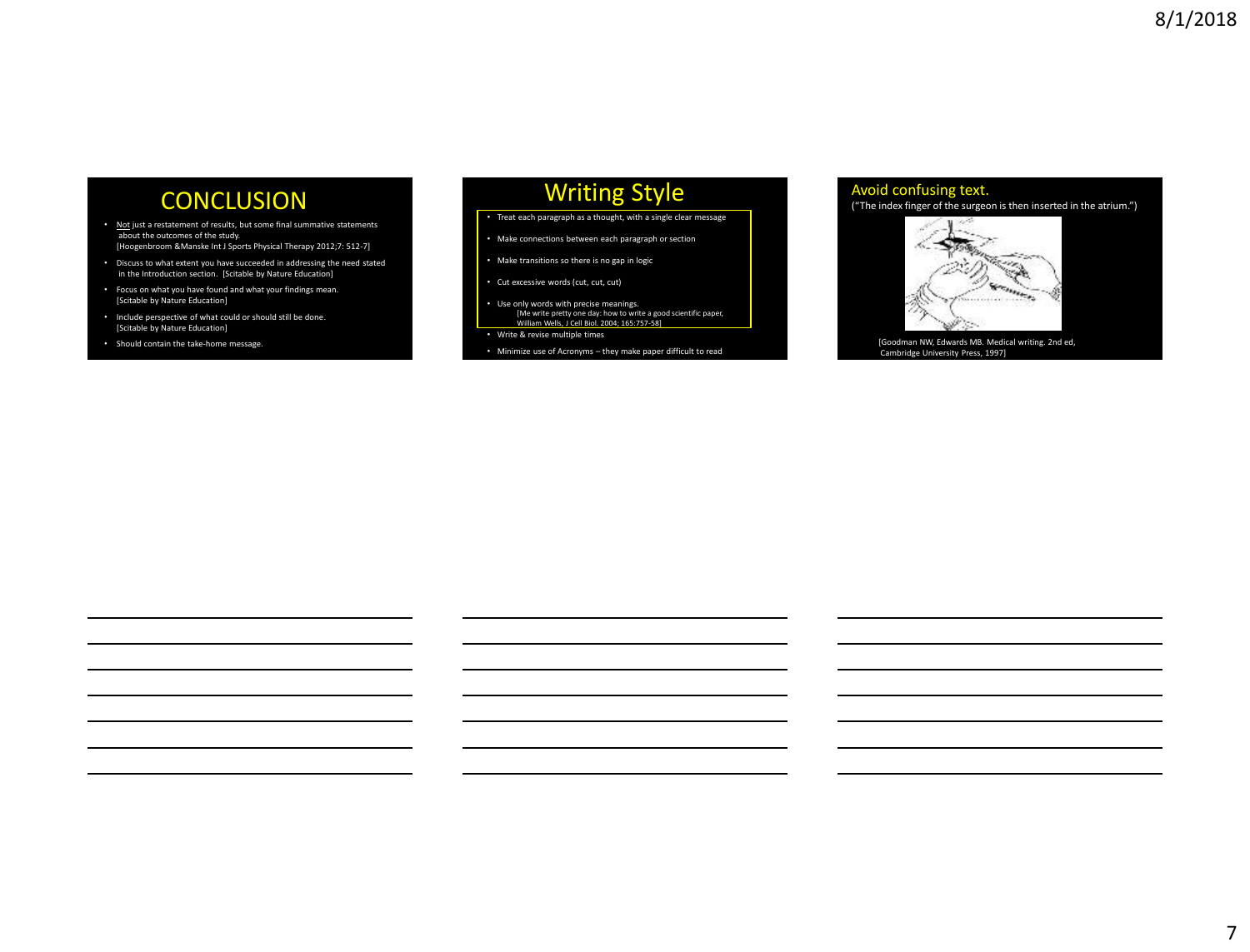# Read & Re-read

- Before submitting manuscript, read & re-read for accuracy, proper wording, typos, etc.
- Make sure the numbers in tables are accurate and "add up."
- Have co-author read paper extremely critically, word-for-word in text, and line-by-line in tables and captions to check for errors.

John Elefteriades, "Twelve tips on writing a good scientific paper," Int J of Angiology 2002;11:53-55

#### Common Manuscript Deficiencies (based on Bill Hendee's 2013 Editor's Presentation at 2013 AAPM)

- Incorrect grammar
- Illogical composition
- Obscure writing
- Verbose writing
- Deviation from AIP Style Manual or Wiley House Style Guide https://authorservices.wiley.com/asset/photos/House\_style\_guide\_US4520101451884.pdf

#### Examples from Wiley House Style Guide

#### SOME EXPRESSIONS TO AVOID

• "Since" should be used only with reference to time, and not for "because."

• "Although" is preferred to "though."

- "Done," as in the experiment was done, should be replaced with "performed" or "carried out."
- "Parameter" should only be used to describe a defining limit, and is not interchangeable

with "variable."

• Avoid "get" and "got."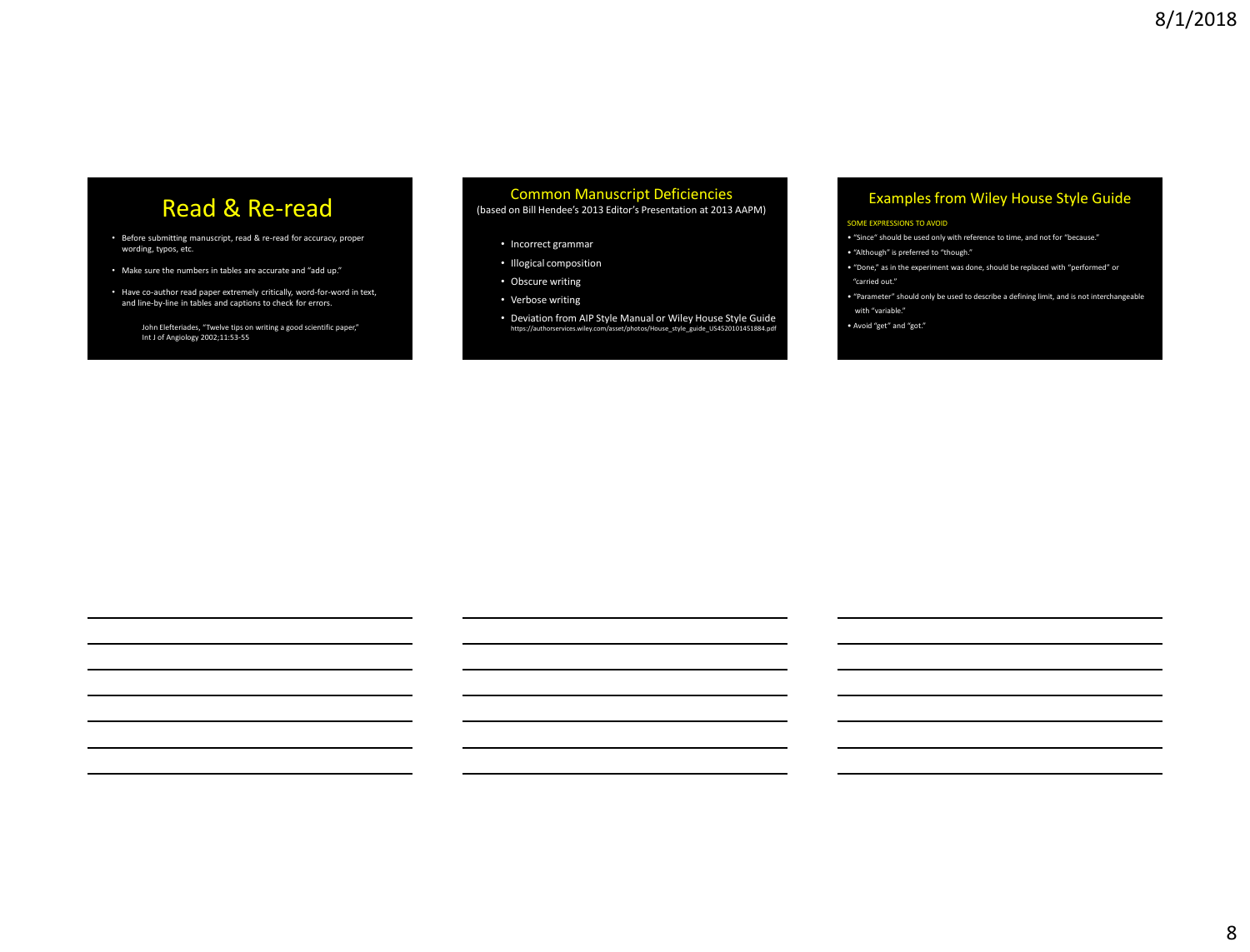- Poor illustrations
- Mathematical and/or physics errors
- Over-reaching of results
- Inadequate or too extensive literature review
- Multiplication of papers (incremental advances)
- No clear delineation between methods & results
- Inadequate methods section not enough details for others to repeat study
- Plagiarism and self-plagiarism





Springer Guide: How to interpret the results using CrossCheck / Ithenticate? "Generally, the individual sources should not give figures higher than 10%. "

# Authors' Response to Critiques<br>• Point-by-point response to reviewers' comments is required.

- 
- Such a response is respectful of effort expended by referees & helps speed up review process.
- Point-by-point response must contain: 1) Text of original criticism
	- 2) Author's rebuttal
	- For minor changes (e.g., typo), notation "Done" is sufficient
	- For moderate and major changes, authors should include pasted copies of the modified text in the rebuttal letter along with corresponding line numbers in the revised article.
- New (revised) article text must be identified by use of a different font color or by yellow highlighting<br>(Do <u>not</u> use track changes or show deleted text)